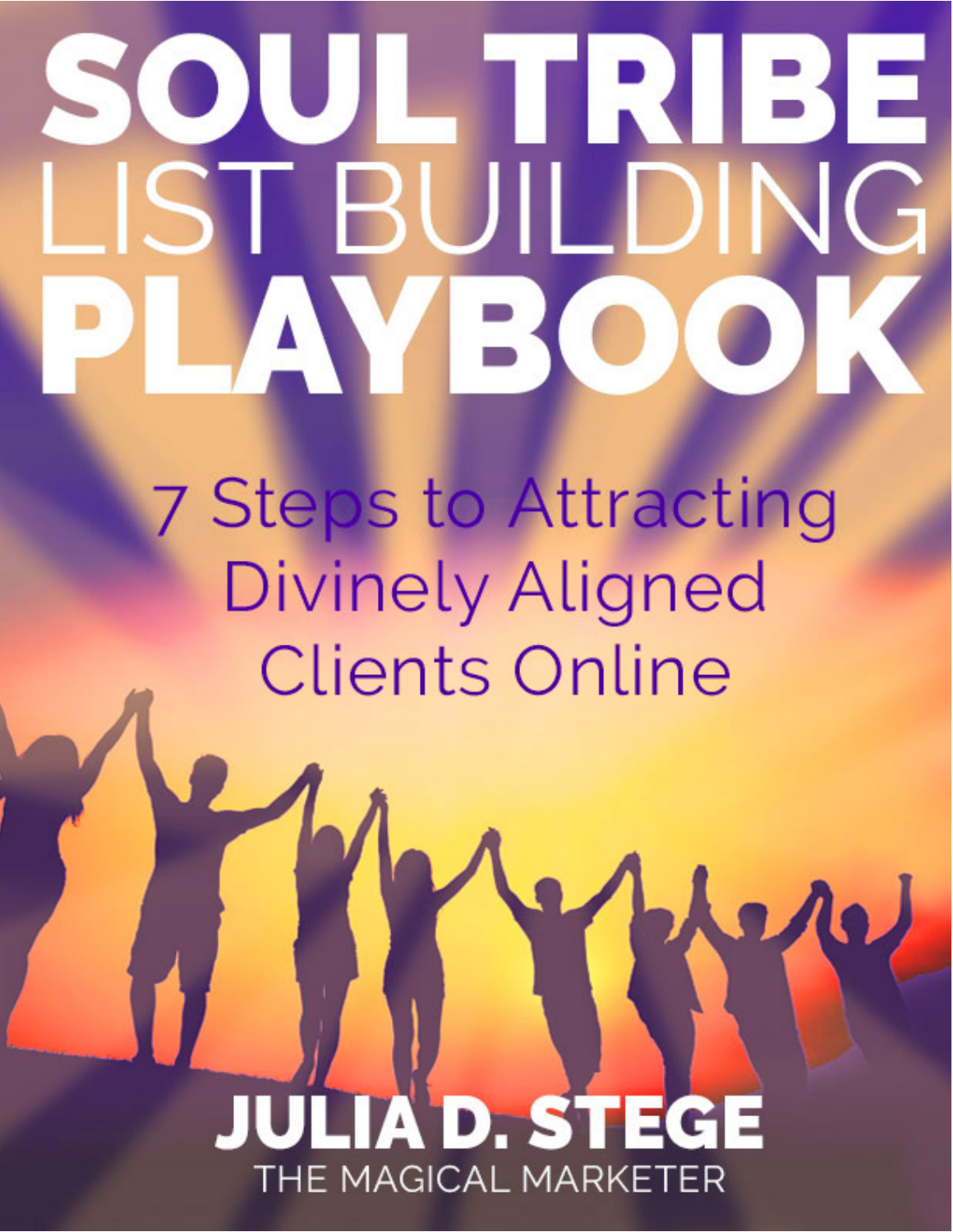

# Soul Tribe List Building Playbook<br>7 Steps to Attracting Divinely Aligned Clients Online

by Julia Stege, the Magical Marketer

You want to attract your Soul Tribe online, those people who are divinely aligned with your essence and your offerings. This Soul Tribe List Building Playbook will take you through 7 simple yet soulfully deep steps to select your tribe and authentically draw them to engage with you. This is truly a new paradigm for marketing!

And to support you in this process you are invited to attend my upcoming live online Soul Tribe Attraction Playshop where I reveal 3 reasons why marketing the 'normal' way is sabotaging your heart-based business, along with magical marketing strategies that can transform your business and your life. Watch your inbox for details on how to participate.



Enjoy! Julia Stege The Magical Marketer [www.Magical-Marketing.com](http://www.magical-marketing.com/) (510) 30-MAGIC

# Step 1: Describe Your Soul Tribe

Start this process by going within to discover who you really, really want to attract. We want to begin within YOU.

First get into a calm meditative state, forget about what is logical or professional or what anyone else has told you and consider this question: What are the qualities, characteristics and attributes of my Soul Tribe?

This is a long list of what you like about your most perfect customers, what they're like, their personalities, how they treat you, the resources they have, how they find you, what is important to them, how they act, and so on.

Think of folks you've loved to work with in the past and what you liked about them, or you can think of client situations gone awry and what you would prefer. What kinds of people have you always wanted to work with?

Use the following page to let it flow.

Don't hold back or worry about where you are going to find them or how logical it is that you will attract them.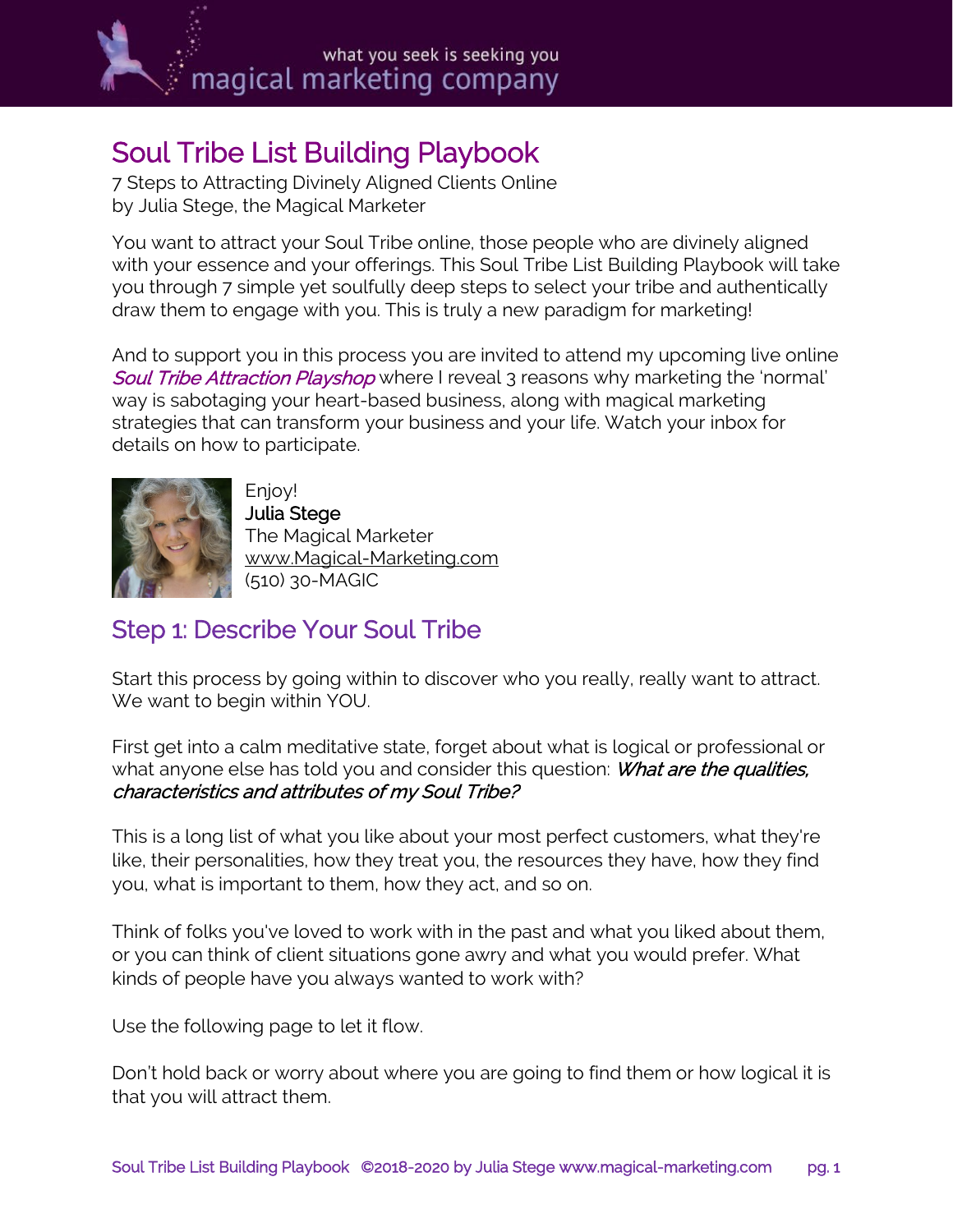The Qualities, Characteristics and Attributes of My Soul Tribe Are: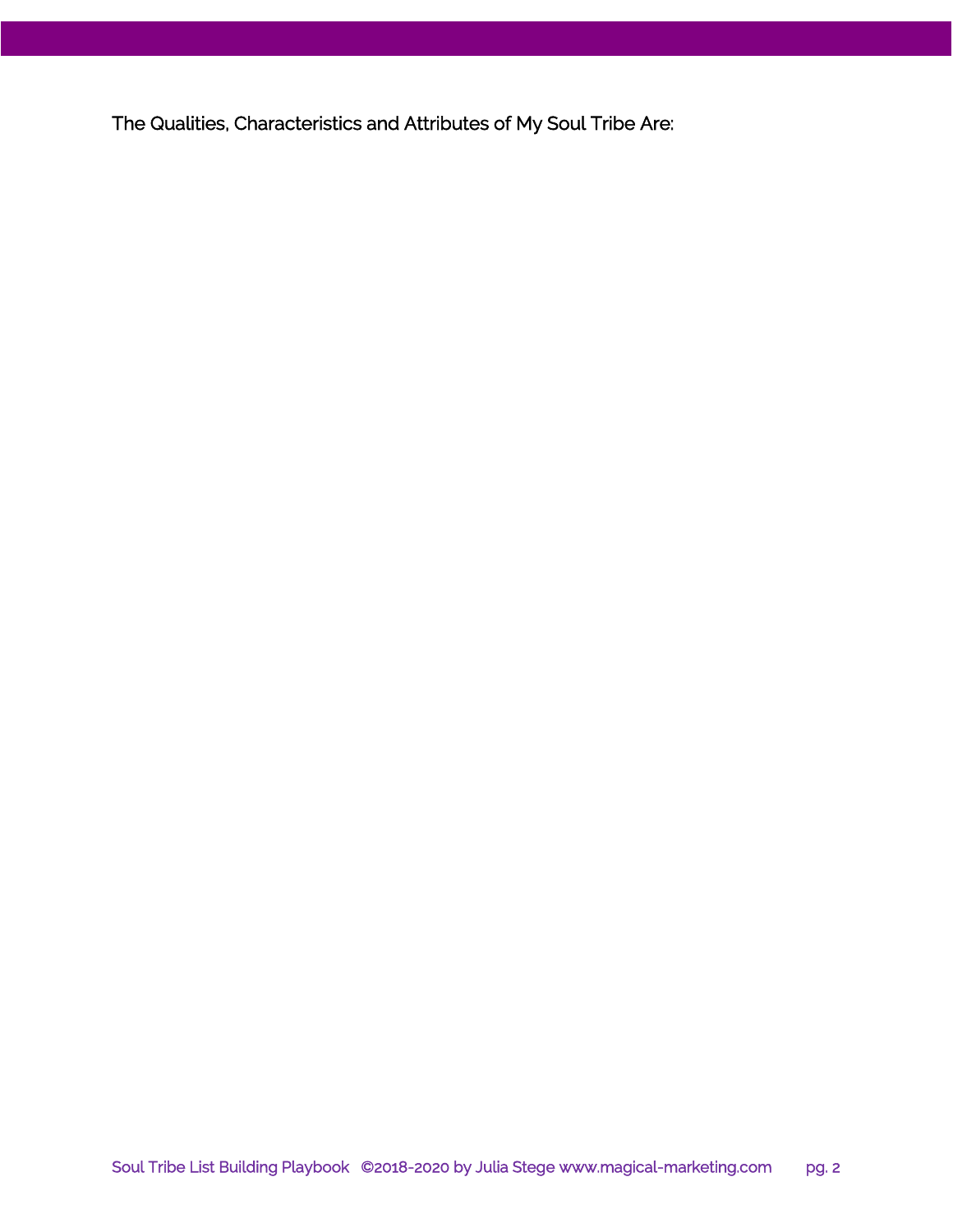#### Step 2: Identify Your Point of Attraction

Another way to put this is, "what is my true life purpose?" When you clarify this and begin sharing it with others you will realize that your perfect customers have a mission that is quite aligned with yours if not exactly the same. It is our soul fire that is the source of our attracting power. When our perfect customers get what makes us tick, they recognize us and choose us.

Again, get into a calm, relaxed state and ask yourself this question: What makes me and my Soul Tribe tick?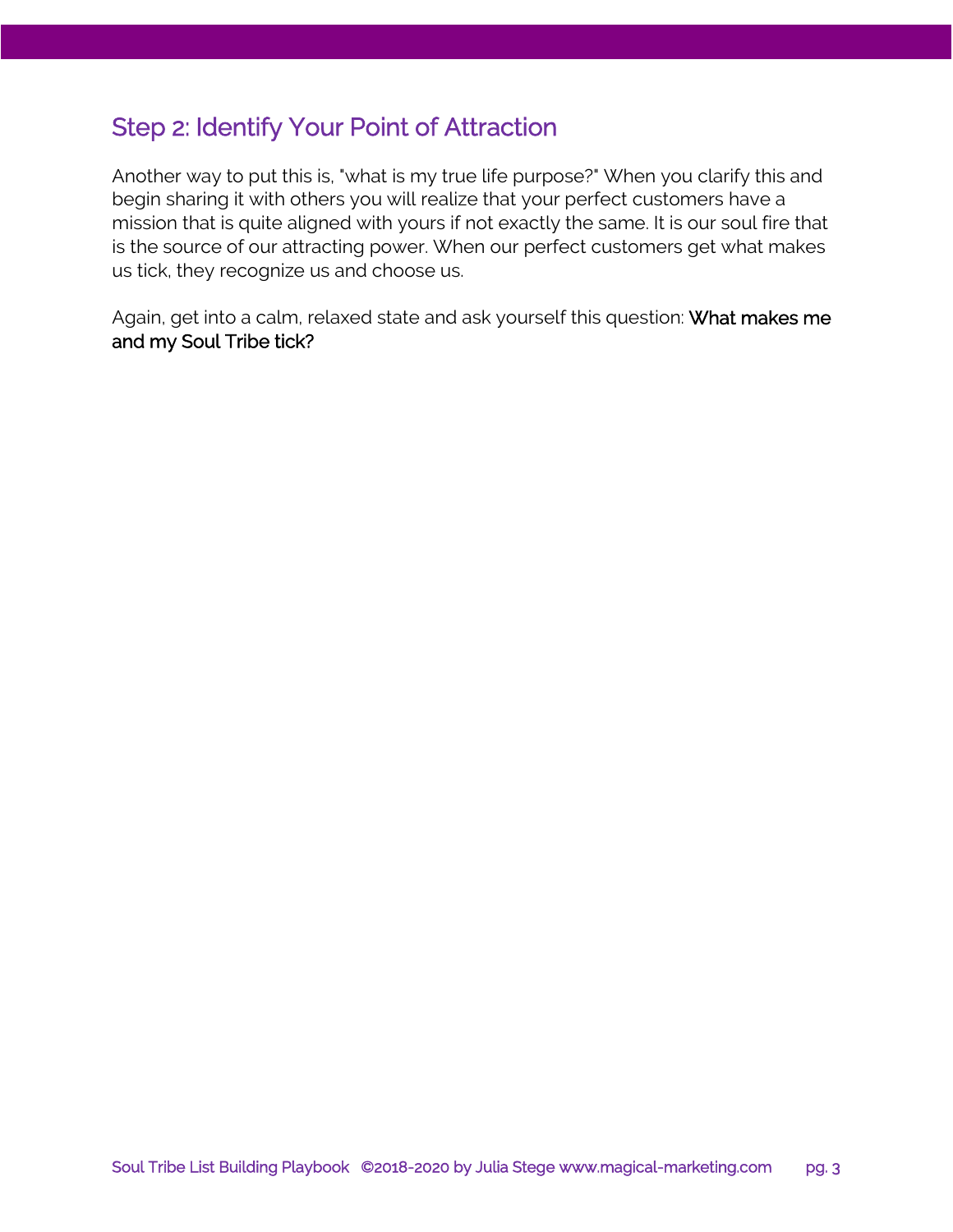#### Step 3: Specify What You Want

Before you go out and market your business, you want to have a vision of your business life that inspires you. This is about what you want to be, do, have, create and live. This is the reason you even have a business. This is what calls you forward. Put everything you want here, including what products or services you are delivering now and what you want to grow into in the future… how many clients you have, what your days are like, what your boundaries are.

Ask yourself the question: What do I want my Soul Tribe to expect from me?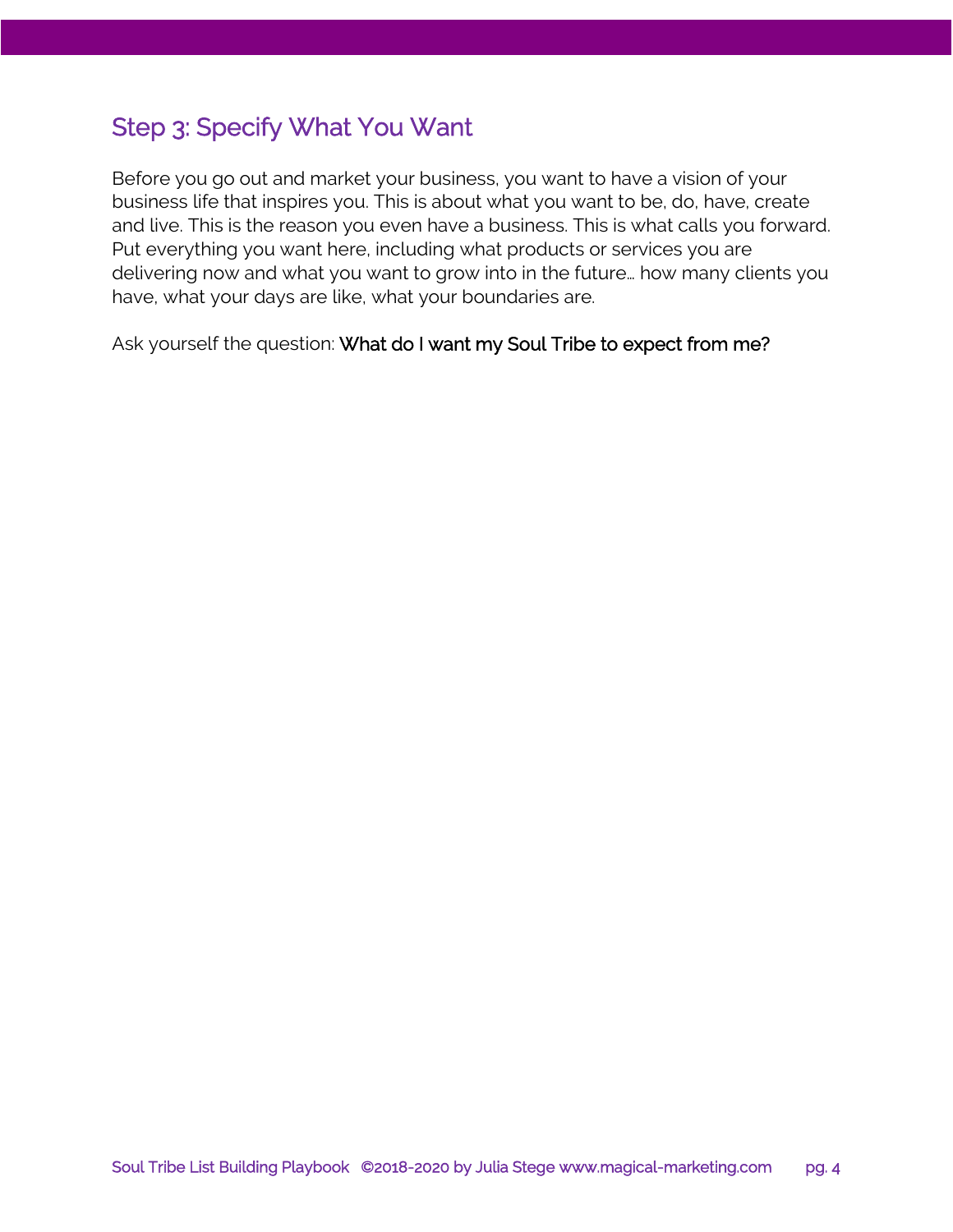#### Step 4: Declare Who You Are Being

What will truly open your life to receiving what you desire is your state of being. For everything we want to experience or receive, there is a way of being that will attract it and a way of being that will repel it. To get started, identify each item under step 3 that you have not yet manifested or attracted, write it down here again. Then ask yourself, "Who am I willing to be to be to attract this?" What word or phrase describes the way you would be if you attracted this? Write it down next to the item you want to attract. Now go forth and be that quality and watch as what you desire is drawn to you.

#### What I want to attract What I want to attract will be willing to be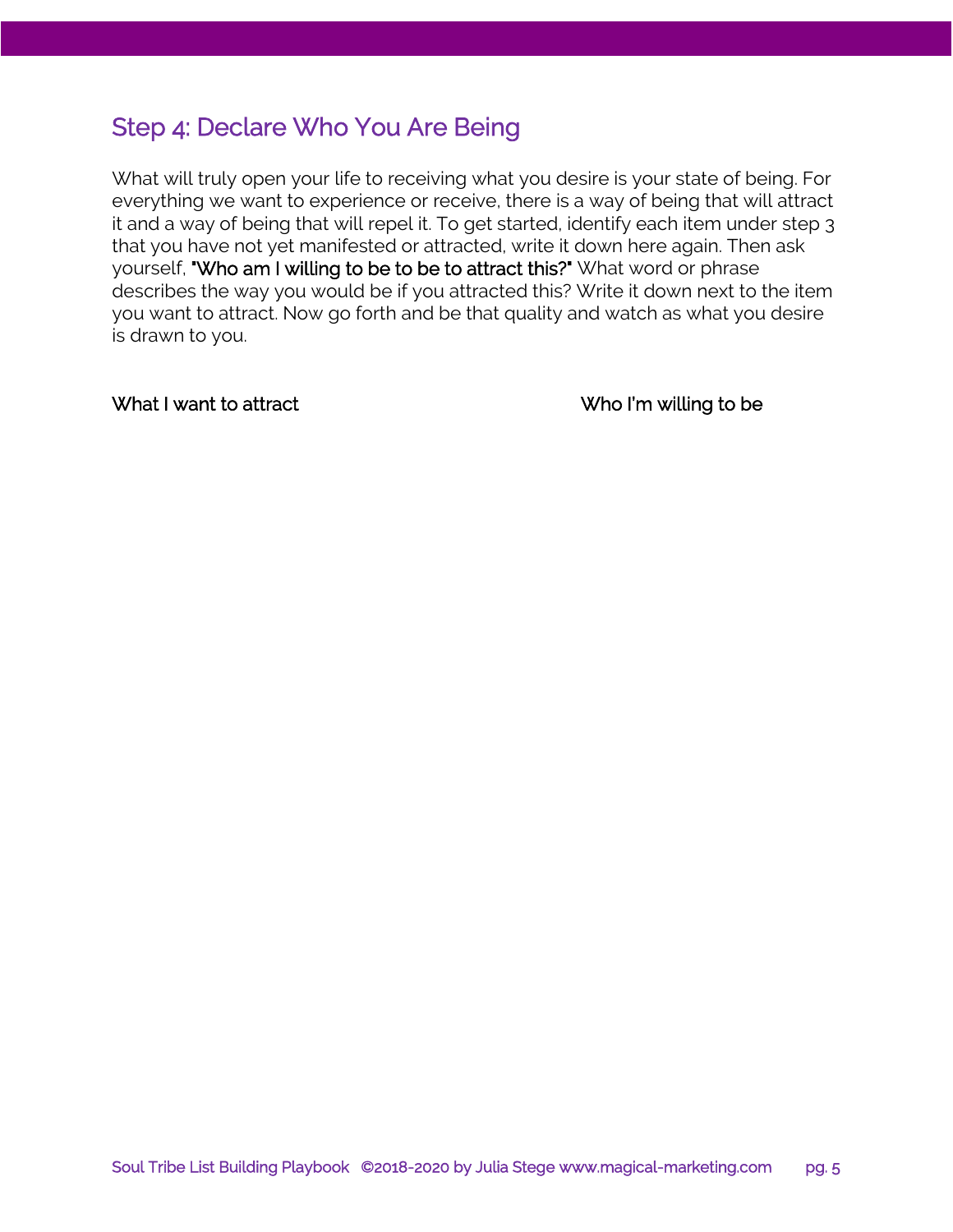#### Step 5: Discover Your Tribe's Top of Mind Problem or Desire

One key to attracting your Soul Tribe online is to help them solve their problem or desire with your unique gifts. Now it's time to go out into the world and discover what your tribe really needs, what they desire, what they're struggling with. This process will help you begin to design an irresistible tribe attracting freebie that leads into your products and services.

#### Go online to search, interview colleagues and customers, take other expert's free classes to answer these questions:

What is your perfect customer's greatest top-of-mind pain?

Who are others in your industry & what are they doing to solve this pain?

How Are You Different?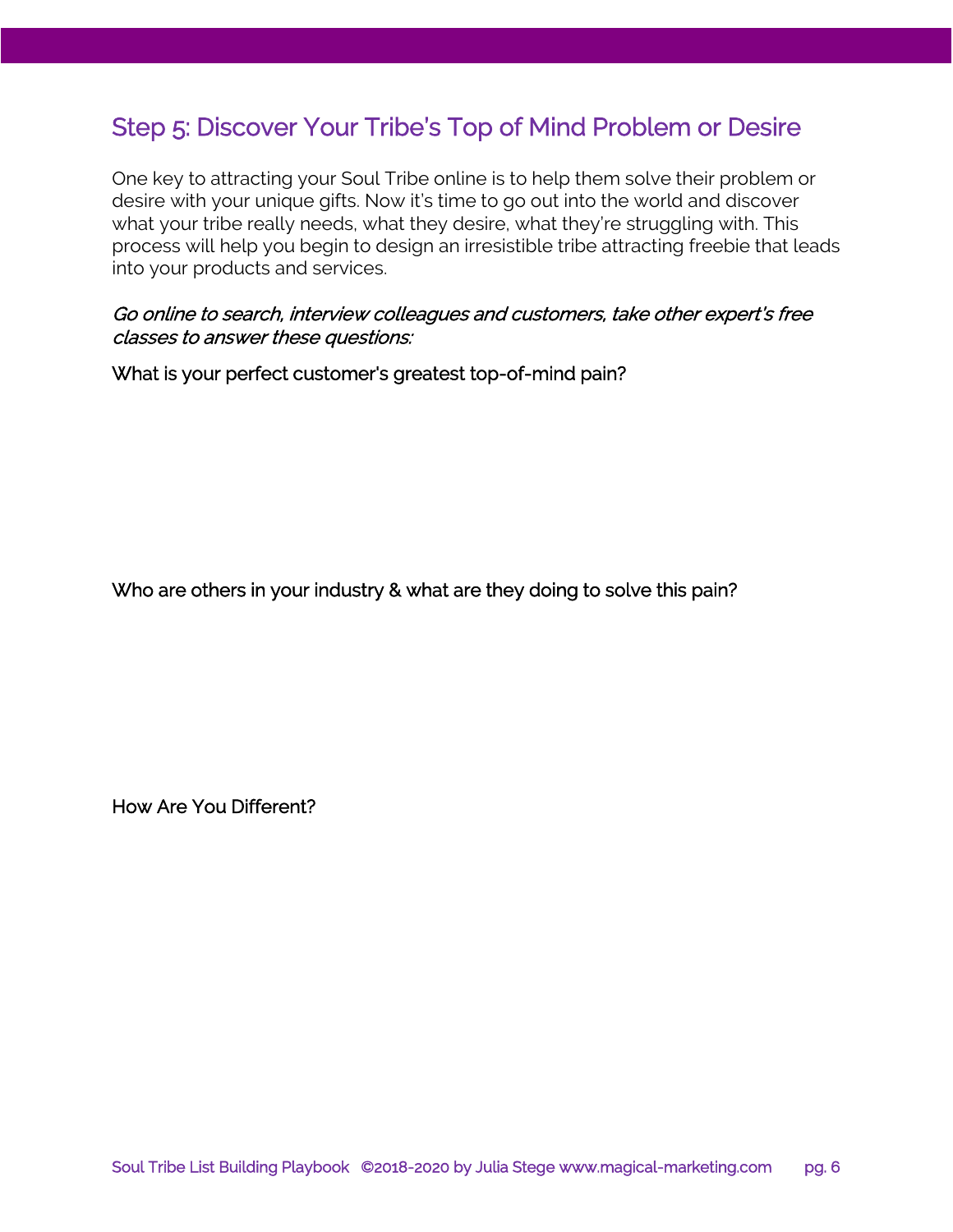#### Step 6: Design Your Irresistible Freebie

The key to converting website visitors into potential clients is to create an irresistible free offer that leads seamlessly into connection and engagement. This process is inspiring to your Soul Tribe when you solve a problem they are experiencing on their path and guide them into an engagement with you that helps them transform their lives. This freebie is a part of your Magical Marketing Funnel to attract your Soul Tribe!



Decide what problem you will solve with your freebie. In my example above, I am solving the problem my clients have of not attracting enough of the right clients. Starting with a free Attraction Plan, leading into a free webinar training.. then either an "Easy Yes" group training or a private consultation… all leading to high end branding and website design.

One way to determine your best freebie is to ask yourself what is the first step of your system that can solve your client's top of mind problem. Use the space below to brainstorm about your freebie.

#### The main problem I want to solve for my clients with my freebie is: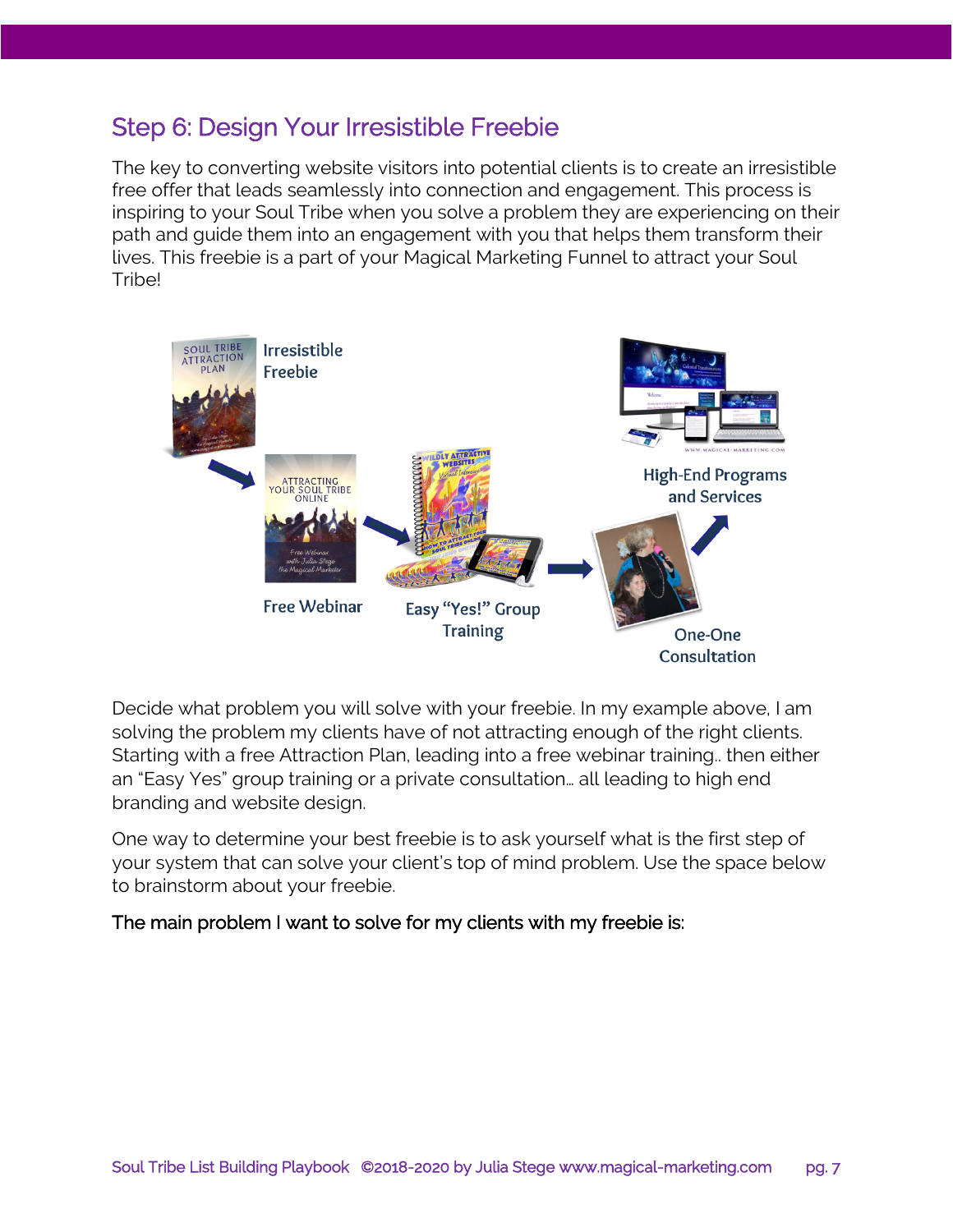The way I will solve their problem is:

The first steps in my process are:

What I am happy to give away free:

What paid product/s or service/s I will lead to with this freebie are:

Other notes about my freebie: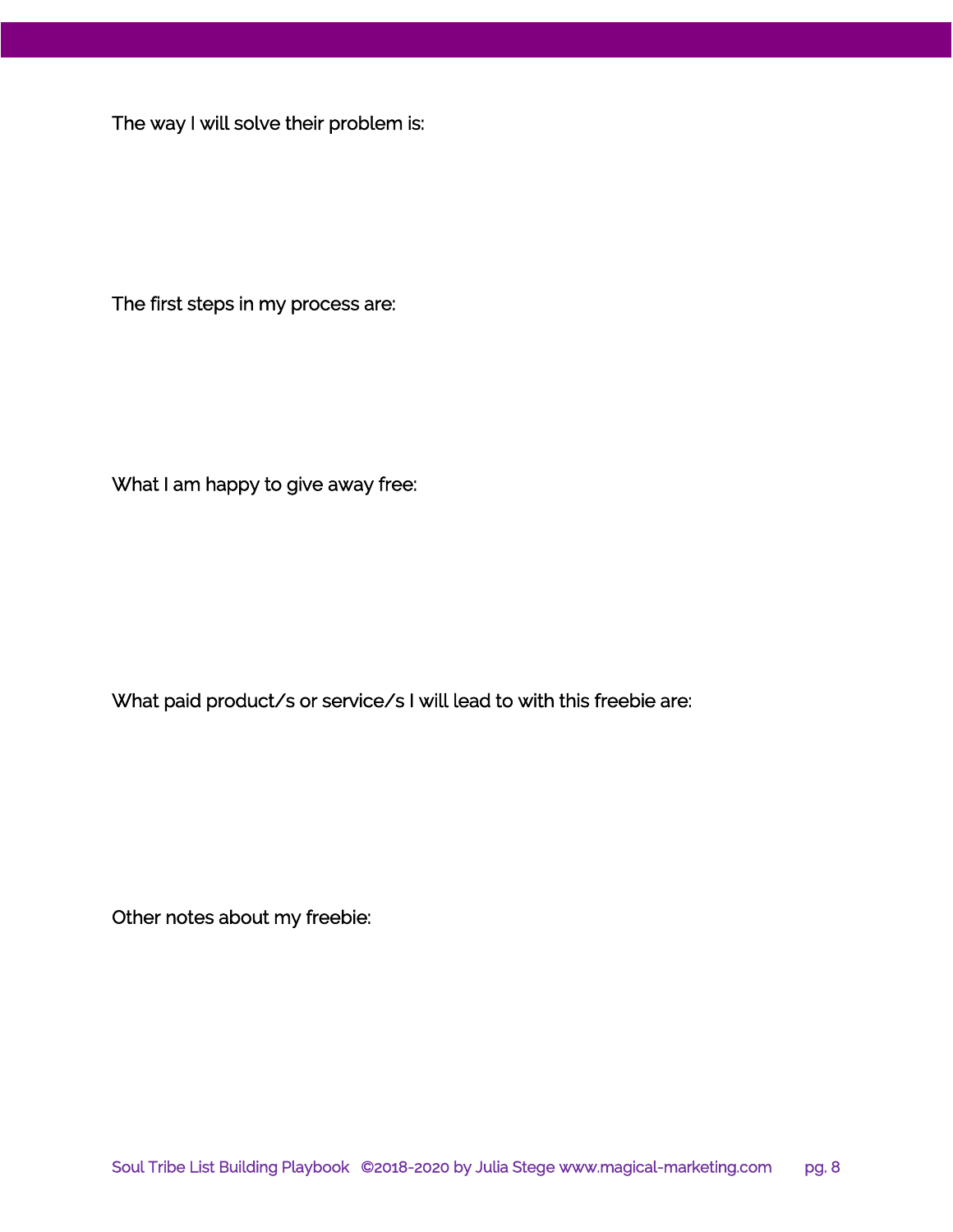### Step 7: Create Your Fun, Fulfilling & Sustainable Online Marketing Plan

You cannot do everything that everyone says is a must-do for marketing. Instead you want to find those few activities that you can do easily, consistently, and authentically to attract your Soul Tribe. When you align your marketing activities with your Soul's Purpose, then your marketing will be sustainable and fulfilling for you because the Universe will provide the resources and energy to do.

Write down any activities you like to do where people are involved:

What creative abilities do you have that you can share with the world?

What Social Networks do you prefer?

Now write down your 3 main daily marketing activities:

- 1.
- 2.
- 
- 3.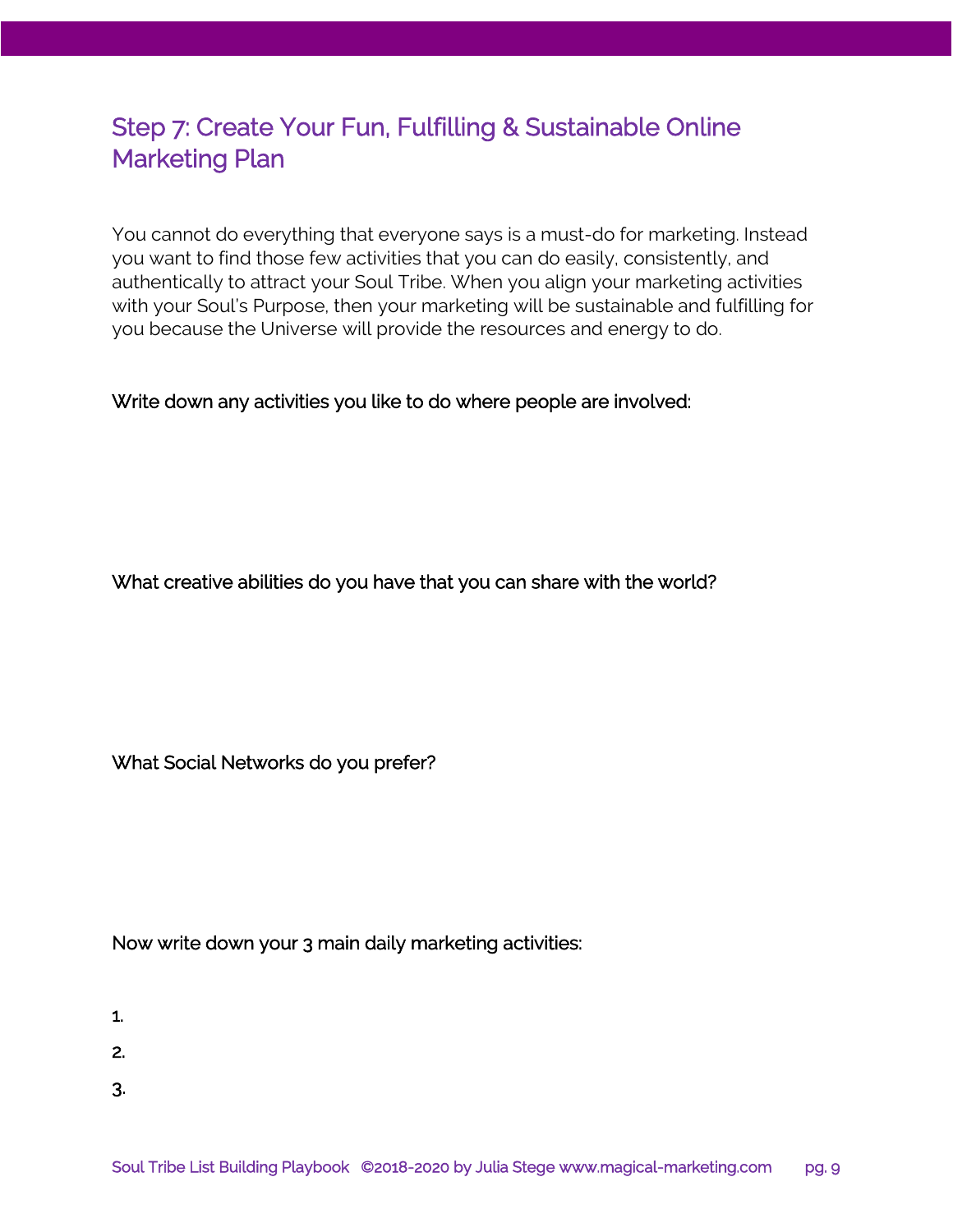

Next Step: Come to My Live Soul Tribe Attraction Playshop with Website Reviews!

Live Online Group Training: Attracting Your Soul Tribe Online List Building Playshop

#### You are invited to my next live playshop Attracting Your Soul Tribe Online where I will reveal:

- 3 reasons why marketing the 'normal' way is sabotaging your heart-based business
- The number one thing you can do to attract your divinely aligned Soul Tribe online
- Insight into why so many of your prospects and potential partners are confused about what you do, and what to do about it!
- What is the seldom used secret ingredient for attracting divinely aligned clients online?
- What is the most effective way to engage potential clients through your website?
- And I'll be reviewing websites and taking your questions live!
- Check your inbox for a letter from [Julia@Magical-Marketing.com](mailto:Julia@Magical-Marketing.com) for details on how to join the training:

### Is it time to get my help?



I help spiritual business women and conscious entrepreneurs to clarify and express their purpose through marketing, branding and websites that attract their Soul Tribe and inspire a true connection online.

If you want my help to create your tribe attracting brand, website or marketing plan, you are invited to apply for a Magical Strategy Session with me where we can review what you're doing and determine your next best steps. And I will share how I can help you implement those steps.

Sound good? Then please help me know a bit more about you by filling out my survey form here: [http://www.magicalstrategysession.com](http://www.magicalstrategysession.com/)

I'm looking forward to connecting with you. Love, Julia Stege, The Magical Marketer